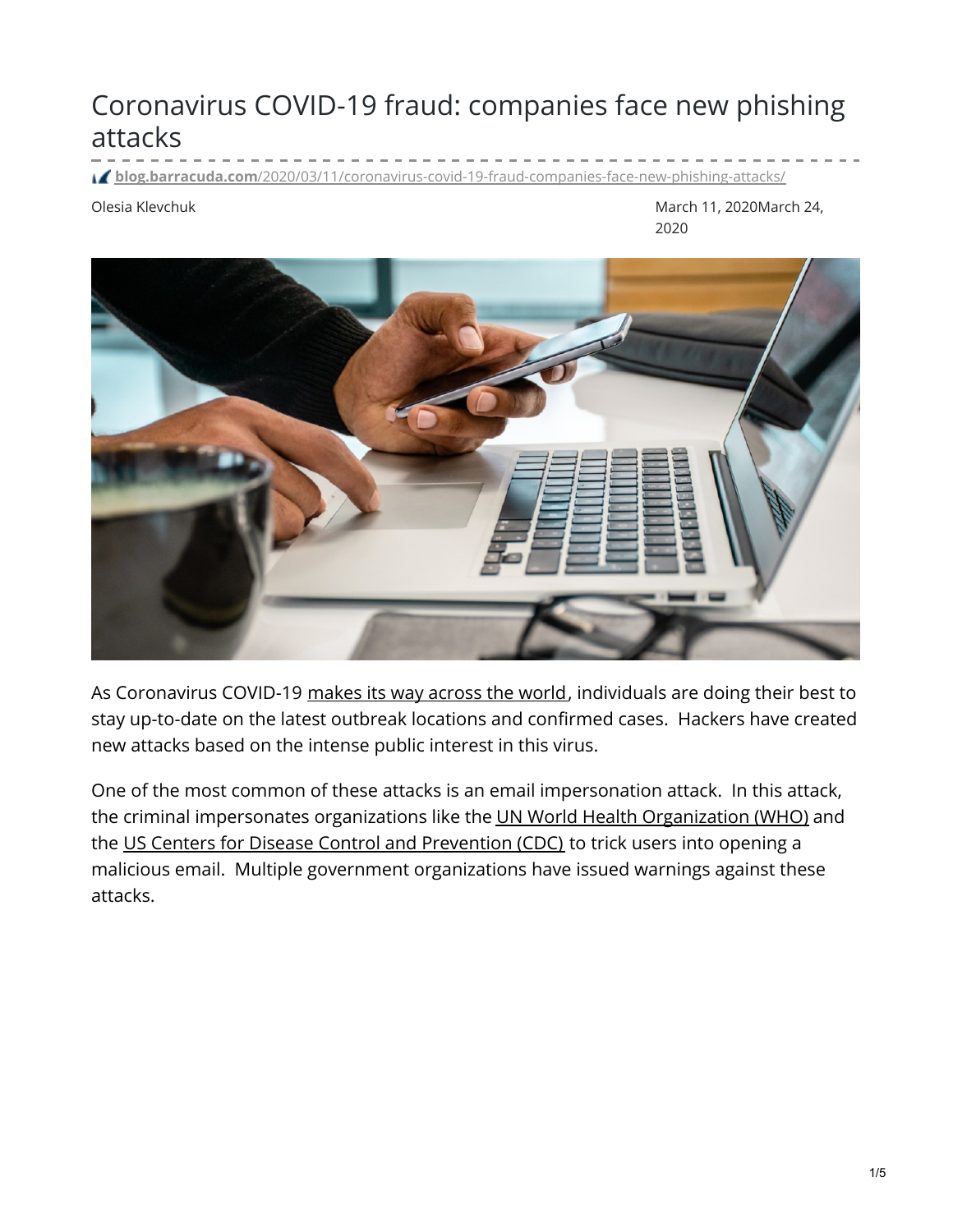

Fake 'Silver Solution' Coronavirus Cure Sued by Missouri AG

### **Email scams always follow the headlines**

It's not unusual for hackers to monetize on tragedies like [hurricanes](https://www.us-cert.gov/ncas/current-activity/2019/05/30/Hurricane-Related-Scams) and other [disasters](https://www.us-cert.gov/ncas/current-activity/2011/03/11/Japan-Earthquake-and-Tsunami-Disaster-Email-Scams-Fake-Antivirus). Most of these scams are designed to do some variation of the following:

- Infect the user device and spread malware
- Steal login credentials by way of a [phishing](https://blog.barracuda.com/spearphishing) site or other phishing mechanism
- Collect donations for fake charities through malicious websites

The current pandemic has given scammers all those opportunities and more:

- Selling [counterfeit](https://www.asiaone.com/china/china-has-seized-31-million-fake-face-masks-amid-crisis) versions of medical supplies that are in short supply
- Tricking users into buying fake [cures](https://www.consumer.ftc.gov/blog/2020/03/ftc-fda-warnings-sent-sellers-scam-coronavirus-treatments)
- Offering investment [opportunities](https://www.sec.gov/oiea/investor-alerts-and-bulletins/ia_coronavirus) in companies claiming to have the cure

Email scammers will continue to find new ways to take advantage of the Coronavirus COVID-19 pandemic. If you have the proper email [protection](https://www.barracuda.com/products/totalemailprotection?utm_source=blog&utm_medium=39586) in place and you know what to watch out for, you can protect yourself from these email attacks.

## **Spreading the infection**

There has been a real surge in the registration of new domains that use the word 'coronavirus.' Some of these will be put to a good use, but many will be used by hackers for malicious purposes. These malicious websites might appear to offer news or advice on coronavirus outbreak but are being used for phishing or to spread malware. Email impersonation scams often include links to this type of site.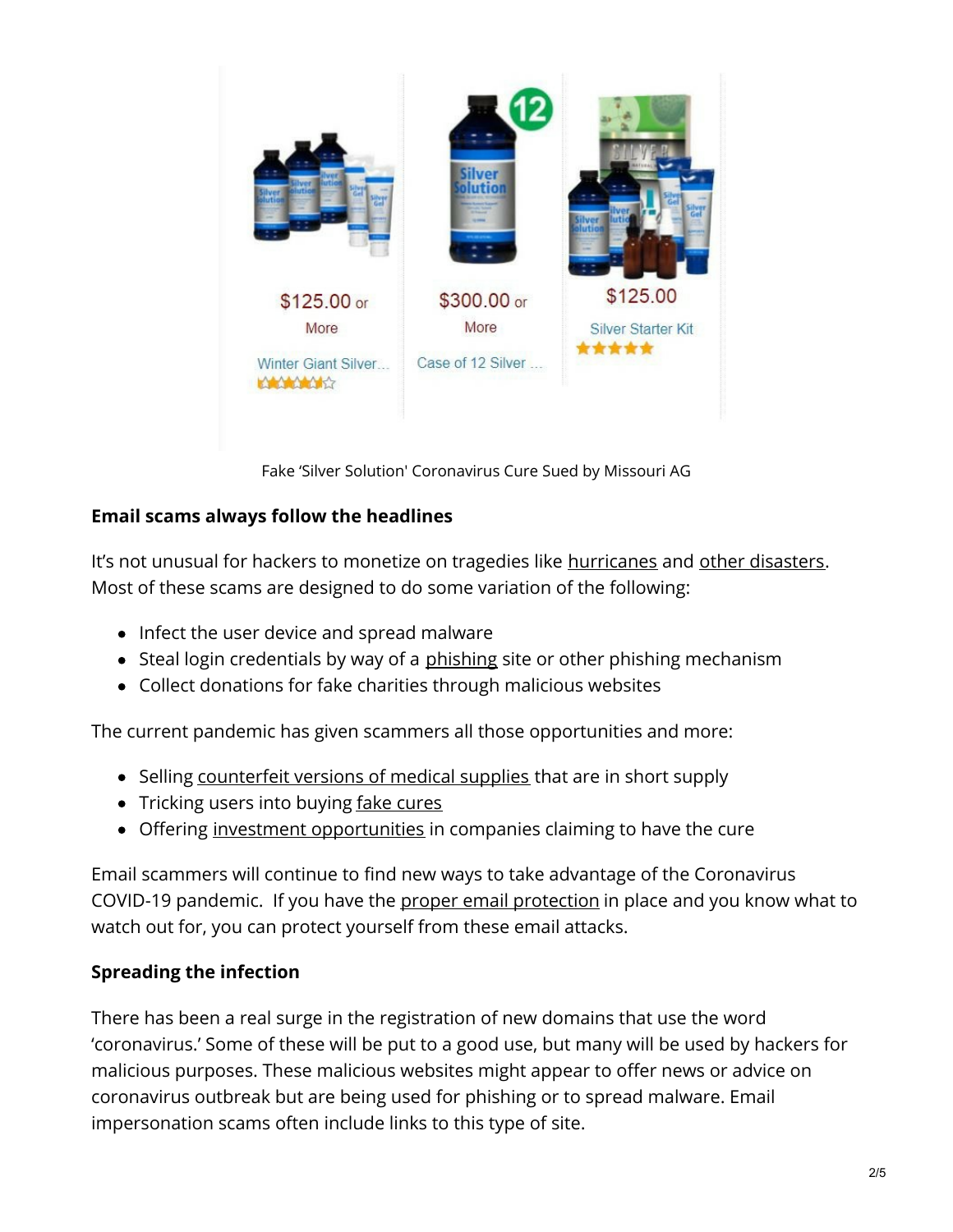

#### *Domain registrations with the word "Coronavirus" Source: Verisign*

#### **Email impersonation attacks**

Over the past few weeks, we have seen a number of attacks impersonating the World Health Organization. These phishing emails appear to come from WHO with information on Coronavirus COVID-19. They often use domain spoofing tactics to trick users into thinking these messages are legitimate.

These email impersonation attacks will include a link in the body of the email. Users who click on that link are taken to a newly registered phishing website.

| https://tinyurl.com/se3k8nu This shows that we have to review our practices to keep infection at bay. Most of the advice is similar to advice during a 'flu outbreak but please |
|---------------------------------------------------------------------------------------------------------------------------------------------------------------------------------|
|                                                                                                                                                                                 |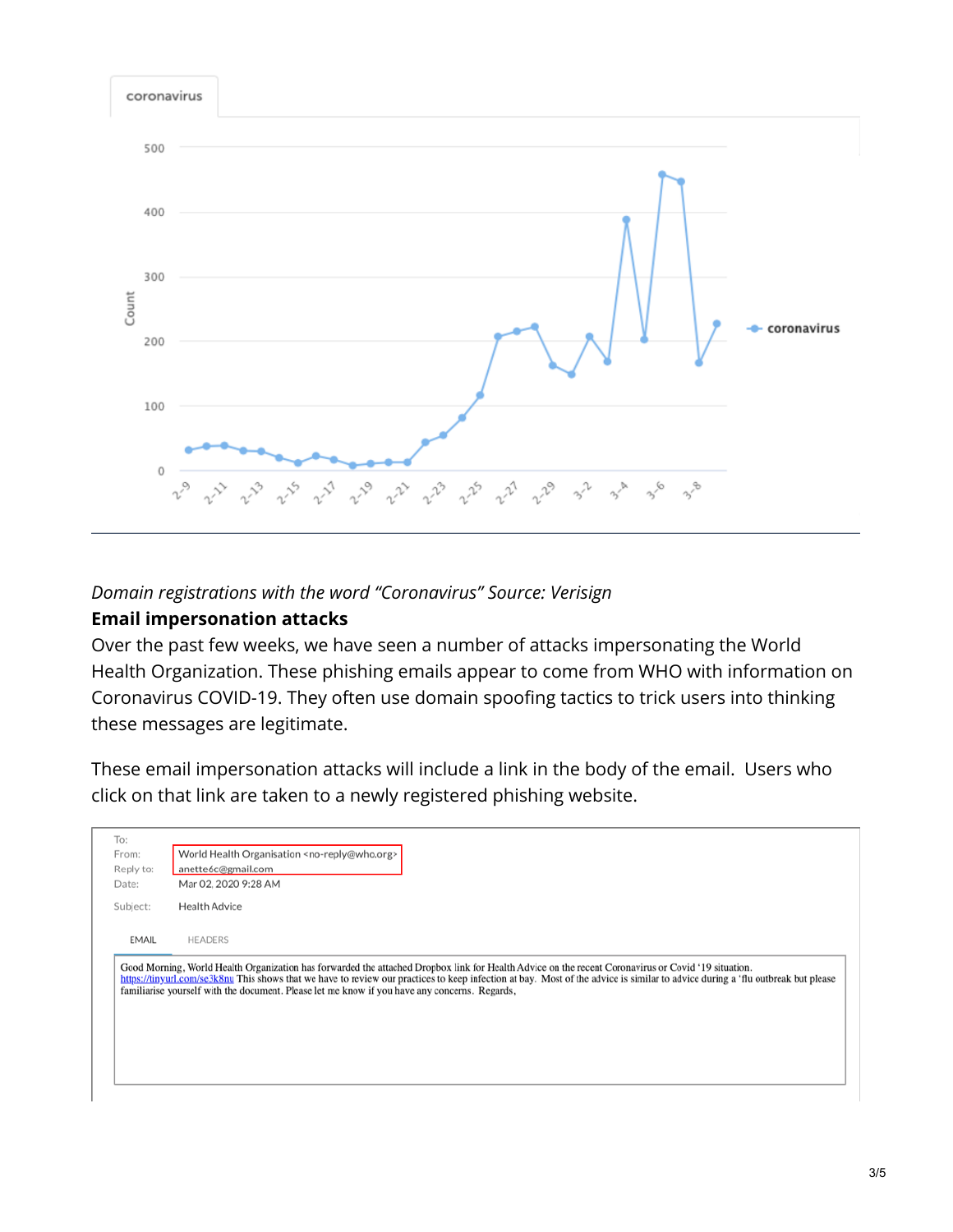| To:<br>From:<br>Reply to:<br>Date:                                                                                                                     | World Health Organization <japen@greentextile.co.id></japen@greentextile.co.id> |  |
|--------------------------------------------------------------------------------------------------------------------------------------------------------|---------------------------------------------------------------------------------|--|
|                                                                                                                                                        | Mar 01, 2020 8:40 PM                                                            |  |
| Subject:                                                                                                                                               | 5 Ways To Prevent And Prepare For The Coronavirus                               |  |
| <b>EMAIL</b>                                                                                                                                           | <b>HEADERS</b>                                                                  |  |
| Dear                                                                                                                                                   |                                                                                 |  |
| Go through the attached document on safety measures regarding the spreading of corona virus.<br>Click on the button below to download Safety measures. |                                                                                 |  |
| 5 Ways To Prevent And Prepare For The Coronavirus.pdf                                                                                                  |                                                                                 |  |
|                                                                                                                                                        |                                                                                 |  |

#### **Remote work and increased risk**

As a preventative measure against the spread of Coronavirus COVID-19, many organizations are asking employees to work remotely from home until further notice. These remote workers may rely on email for communication with other employees as well as updates on workplace location and other issues related to the outbreak. This puts users in a state of expectation for email messages from HR or upper management on the subject of the virus. This expectation creates an increased risk for the company because the user is more likely to accidentally open a malicious email if they are expecting a similar legitimate message.

These factors, combined with the diminished ability to confirm the legitimacy of an email due to remote working is a perfect environment for email scams.

#### **Protecting your organization and employees**

There are several ways to protect your company and employees from email scams, and they are based on employee education and security technology:

- Don't click on links in email from sources you do not know; they may lead to malicious websites
- Be wary of emails claiming to be from the CDC or WHO. Go directly to their websites for the latest information.
- Pay special attention to email messages from internal departments or executives who sent regular updates on the outbreak. Domain and display name spoofing are some of the most common techniques used.
- Never give personal information or login details in response to an email request. This is how a phishing attack leads to business email compromise.
- All malicious emails and attacks should be immediately reported to IT departments for investigation and remediation.